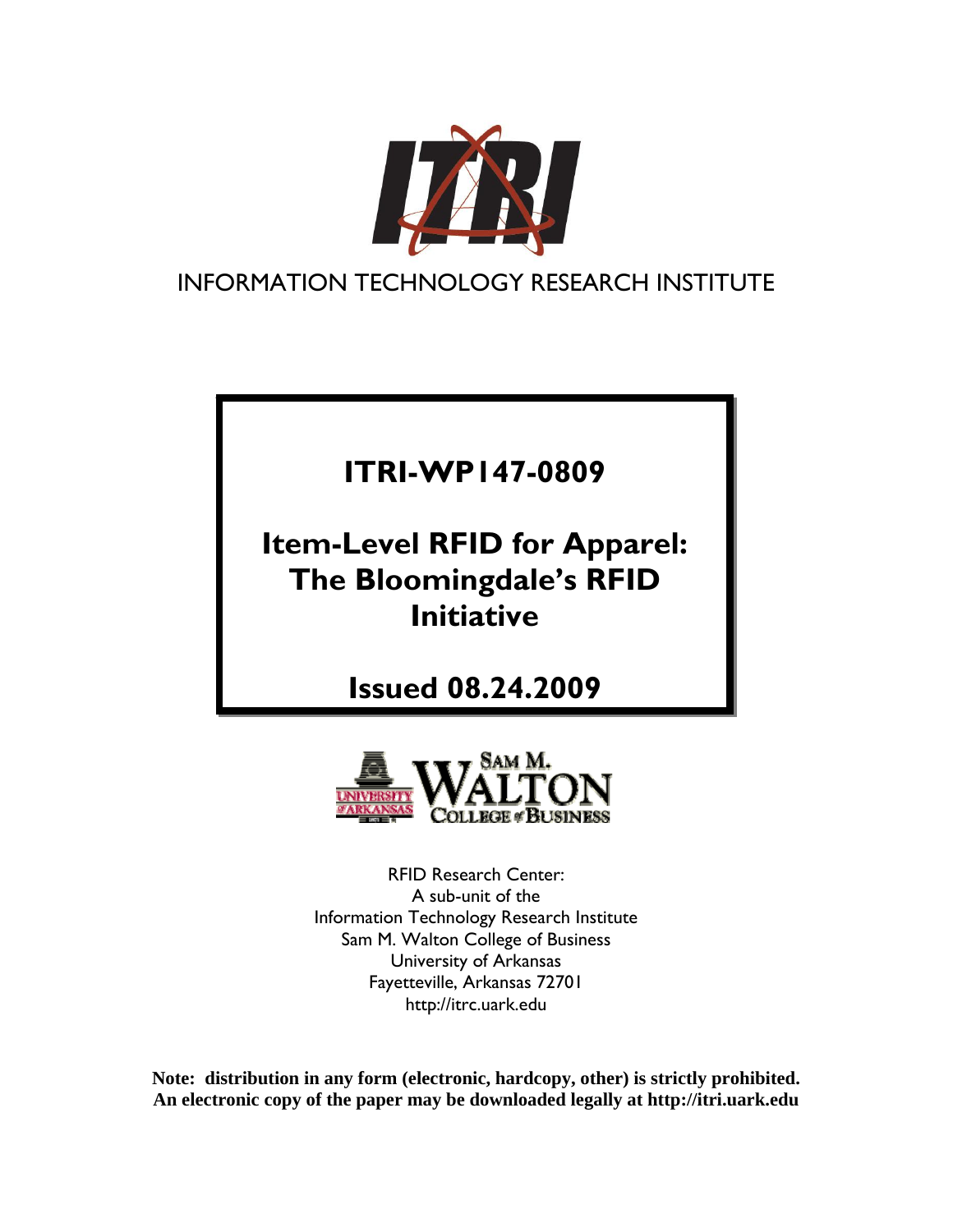## **ITEM LEVEL RFID FOR APPAREL: THE BLOOMINGDALE'S RFID INITIATIVE**

Bill C. Hardgrave Rebecca S. Miles Yana Mitchell

Information Technology Research Institute Sam M. Walton College of Business University of Arkansas Fayetteville, Arkansas

Contact:

Dr. Bill Hardgrave Edwin & Karlee Bradberry Chair in Information Systems Executive Director, Information Technology Research Institute Director, RFID Research Center

> Address: Information Systems Department Sam M. Walton College of Business University of Arkansas Fayetteville, AR 72701

(479) 575-6099 bhardgrave@walton.uark.edu

February 2009

*Funding for this research provided by:* 

*Voluntary Interindustry Commerce Solutions (VICS) Association Council of Supply Chain Management Professionals (CSCMP)*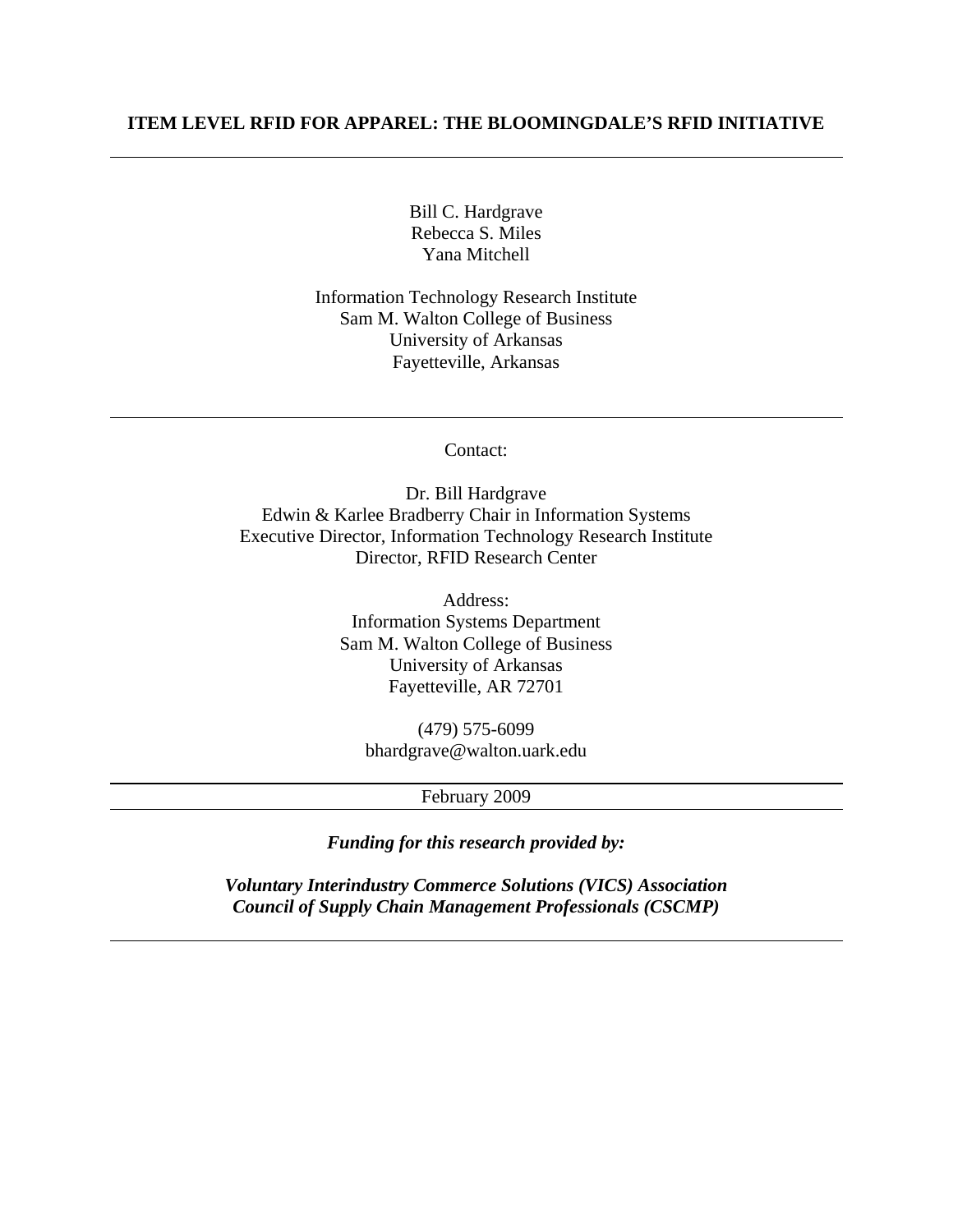## **EXECUTIVE SUMMARY**

Item-level RFID has the potential to improve many in-store processes for retailers. In particular, the business case for RFID for apparel retailers looks promising. Previous studies have shown the benefits of RFID at the pallet and case level, such as reducing out of stocks and improving inventory count accuracy. It seems logical, therefore, that item-level RFID would provide even more benefits. In this study, we examine the use of item-level RFID at a major apparel retailer, Bloomingdale's. Specifically, the use cases of inventory accuracy and out of stocks are investigated, with incidental attention to cycle counting and loss prevention. Results clearly indicate the tendency for inventory accuracy to diminish over time, as well as the potential for improvement in inventory accuracy due to RFID. Improved inventory accuracy leads to fewer out of stocks, less safety stock, and better ordering and forecasting, among others. The ability to quickly and accurately conduct cycle counting facilitated by RFID, rather than doing large scale inventories once or twice per year, offers the advantage of keeping inventory accuracy high. Finally, for loss prevention, RFID provides the advantage of knowing exactly what was stolen, when it was stolen, and from where it was stolen. In addition to the insights this provides to improve loss prevention methods, knowing exactly what was stolen allows the retailer to adjust inventory counts accordingly and order more product, as needed.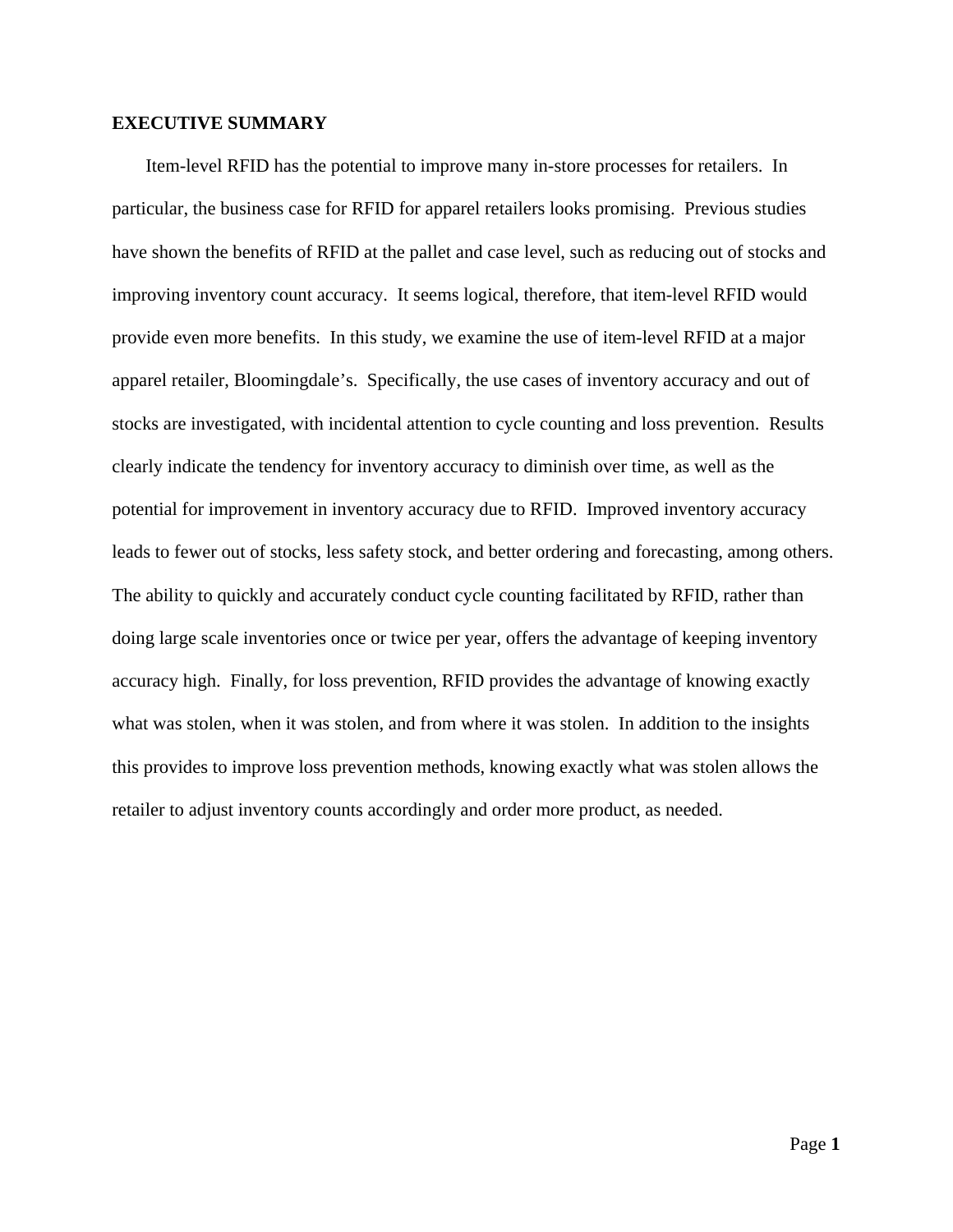# **ITEM LEVEL RFID FOR APPAREL: THE BLOOMINGDALE'S RFID INITIATIVE Introduction**

*"RFID in the apparel retail value chain is an item-level proposition, and the place to begin is in the store"* (Kurt Salmon Associates). Our previous research on RFID in the supply chain and in the retail space supports the assertion that benefits can be found for both the retailer and supplier at the store level. While tagging pallets and cases as a stand-in for item-level tagging has demonstrated benefit, actually tagging at the item level within the retail environment can now be demonstrated to provide greater opportunities both for retailers and for their suppliers.

Item-level tagging is at the heart of nested visibility (see Figure 1), described as the ability to track and identify products at various levels from production through sale. In the consumer packaged goods industry, the current state of product visibility is generally pallet and case level; therefore, product visibility is lost once case- or pallet-level product leaves the backroom for the sales floor and is removed from the case. By starting the investigation at the item-level, one is able to investigate the usefulness of the tagging for visibility at other levels (such as using the item tagging as surrogates for case and pallet tagging).



Figure 1. Nested visibility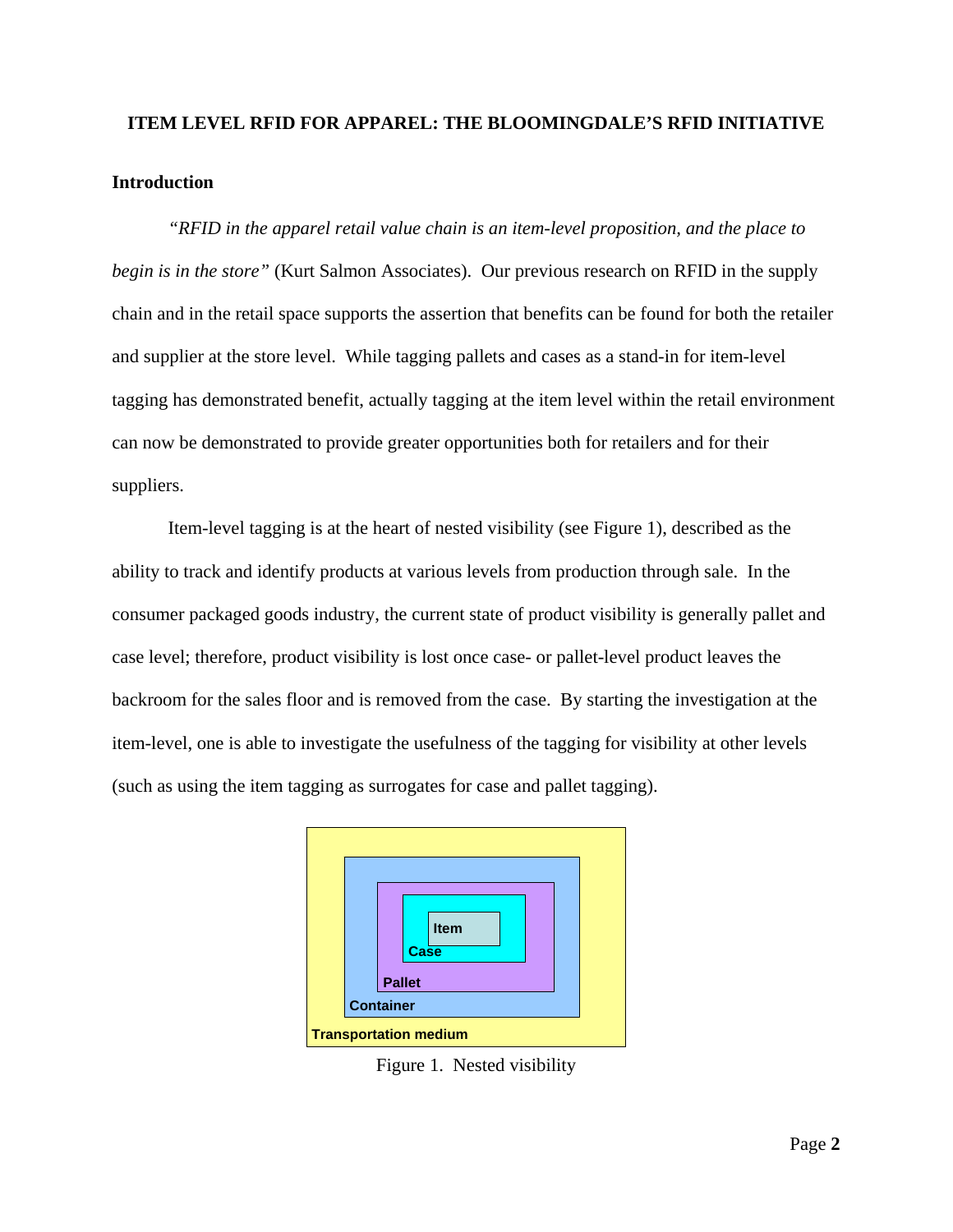Research into item-level tagging demonstrated that RFID benefits do not end at the store. If we begin the investigation of RFID benefits at the store, then both the tagging—and the benefits—can be pushed up the supply chain. Ultimately, the maximum value for RFID is realized when it is used throughout the supply chain in the places where it provides the most benefit for one or more specific business processes.

The research conducted at Bloomingdale's is part of a larger research effort to demonstrate and quantify the business value of using RFID item-level tagging as part of the ongoing day-to-day business operations within a retail environment. Bloomingdale's reputation in the retail industry and their willingness to incorporate RFID item-level tagging into their existing business processes provided a unique and valuable research opportunity.

#### Company Overview & RFID Use Cases

Macy's, Inc. is one of America's premier national retailers, operating 40 Bloomingdale's stores and more than 810 Macy's stores in 45 states, the District of Columbia, Guam and Puerto Rico. Bloomingdale's was among the best performing Macy's, Inc. divisions in 2007 and continues to be recognized for its originality, innovation and fashion leadership (Macy's Investor Relations, 2008).

The primary uses for RFID examined at Bloomingdale's were inventory accuracy and out of stock. In this particular study, item level RFID tagging and physical inventory counting was investigated *in situ*, primarily to determine the effect of item level tagging on inventory accuracy, which is known to cause other problems, such as out of stocks. Cycle counting and loss prevention were also addressed, though neither was a primary focus of the study. Overall, the results can be used to provide guidance to companies as they investigate whether, and to what extent, to implement RFID.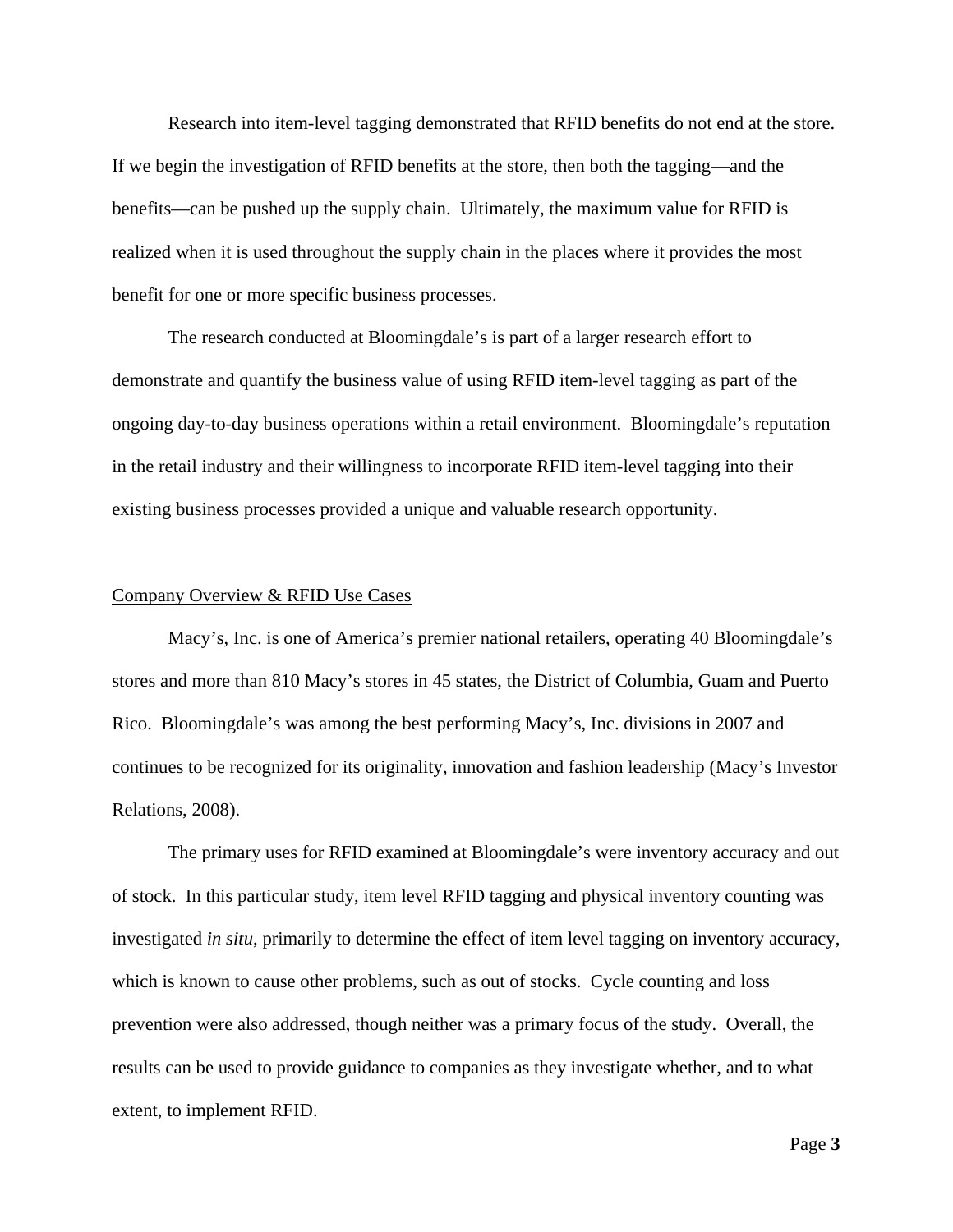### **Inventory Accuracy: The Root of all Problems?**

 The amount of product retailers think they have on hand (also referred to as perpetual inventory or PI) is usually wrong. Many previous studies have shown the inaccuracy of a typical retail store's perpetual inventory count, for example 51% inaccuracy (Kang and Gershwin, 2007); 65% inaccuracy (Raman, DeHoratius, and Ton, 2001); and 55% inaccuracy (Gruen and Corsten, 2007). Subsequently, many decisions, such as ordering, forecasting, and replenishment are based on a number that most studies find is wrong more often than it is right!

When evaluating inventory accuracy, there are two basic categories of inaccuracy: understock and overstock. Research has found that about half of the time, inaccuracy in PI is due to understock (i.e., PI shows more inventory than is actually in the store, also known as phantom inventory), and about half the time inaccuracy in PI is due to overstock (i.e., PI shows less than what is in the store, also known as hidden inventory) (Gruen and Corsten, 2007). Both types of PI can have a detrimental effect on the retailer. For understock, the most serious and directly related problem is out of stock; the system thinks it has inventory on hand (i.e., phantom inventory), thus, fails to order new inventory. For overstock, the most pressing problem is excess inventory (i.e., hidden inventory) because the system thinks it does not have as much as it really does, thus ordering unnecessary inventory. This unnecessary inventory potentially results in excess holding costs, excessive markdowns which impact margin, reduced turns, and breakdowns in store execution (which can lead to execution-related errors such as out of stocks) due to the inefficiencies created by the extra inventory.

 There are several known causes of inventory inaccuracy (Gruen and Corsten, 2007; Kang and Gershwin, 2007; Waller, Nachtmann, and Hunter, 2006). Among the most common causes are theft, cashier errors, and incorrect manual adjustments. Theft leads to understock situations.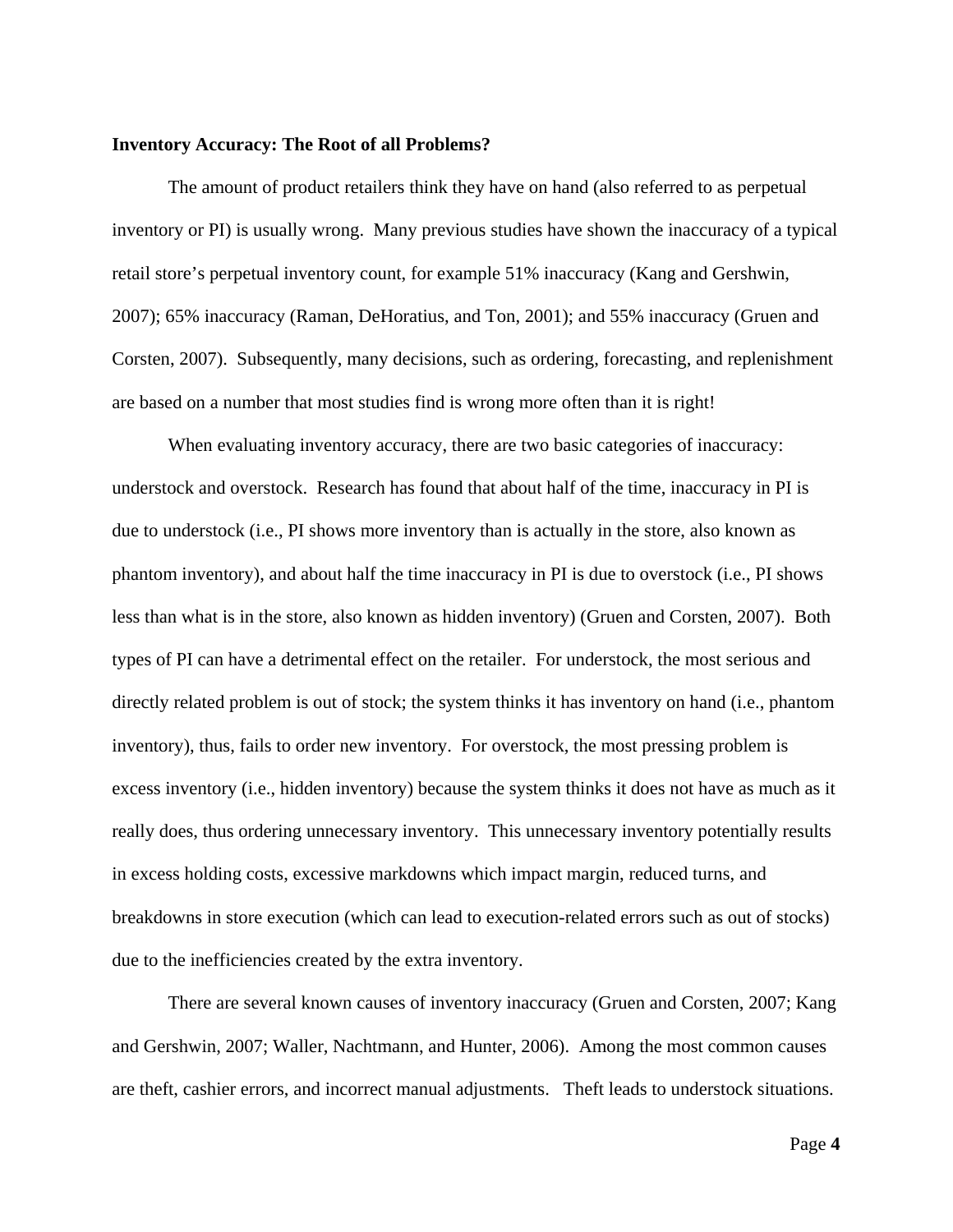For example, the system thinks there are 10 items on hand, but three were stolen leaving a true on hand of only seven. Left alone, this error will grow over time as more items are stolen. Cashier errors can result in both overstock and understock. For example, if a customer is purchasing three items of product A and three items of product B, but the cashier mistakenly enters six items of product A, then the PI for product A will be understated by three units and the PI for product B will be overstated by three units. Finally, physical inventory counts can be incorrectly manually adjusted by employees. For example, when an employee believes the product to be out of stock, physical inventory count may be mistakenly set to zero when, in reality, product is in the backroom. Although there are other things that cause inventory inaccuracy, such as mis-shipments, improper returns, and damaged/spoiled products, the aforementioned account for most of the problems.

 Companies can address inventory accuracy problems or errors in a variety of ways, as presented in Table 1. First, companies can conduct physical counts frequently and adjust PI accordingly. Unfortunately, this strategy is very expensive and is less than perfect. Manual inventory counts are rarely, if ever, perfect. Second, companies can let the system adjust PI automatically based on an estimated error rate. For example, if the company estimates that 2% of the items are stolen per month, then the system could make a 2% adjustment each month. The problem with this strategy is that the adjustment factor is difficult, if not impossible, to determine. Finally, the company can try to eliminate the source of errors by better inventory management, reducing theft, etc. Kang and Gershwin (2007) suggest auto-ID (RFID) as one method to help companies eliminate the source of errors.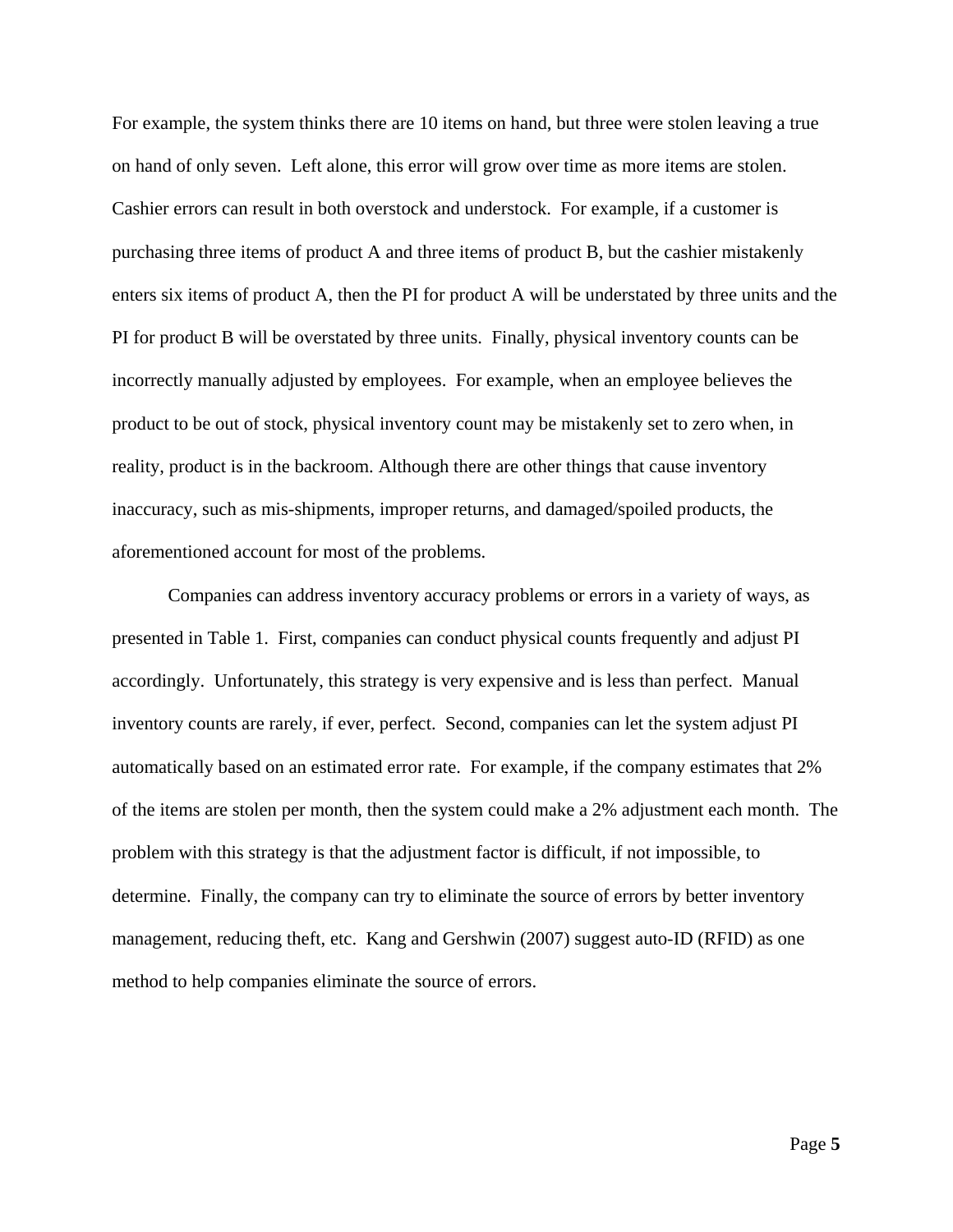| Sources of Error<br>in PI             | Results in<br>Understock? | Results in<br>Overstock? | <b>Solutions Available</b>                                                      |
|---------------------------------------|---------------------------|--------------------------|---------------------------------------------------------------------------------|
| <b>Incorrect manual</b><br>adjustment | <b>Yes</b>                | <b>Yes</b>               | Manual adjustments restricted and based<br>on cycle count                       |
| <b>Theft</b>                          | Yes                       | N <sub>0</sub>           | Identify what leaves the store and where                                        |
| Damaged                               | Yes                       | N <sub>o</sub>           | RFID identification allows segregation<br>and subsequent removal from inventory |
| <b>Improper returns</b>               | Yes                       | Yes                      | Handled automatically if RFID-enabled<br>point of sale                          |
| Mis-shipment<br>from DC               | Yes                       | Yes                      | RFID receipt or cycle counting will<br>modify PI accordingly based on actual    |
| Cashier error                         | Yes                       | Yes                      | Handled automatically if RFID-enabled<br>point of sale                          |

Table 1. Sources or Error in Inventory Accuracy

## **Research Methodology**

To investigate item-level RFID use cases, two stores were chosen: one RFID-enabled store and one control store. Both stores were in the same geographic region (major metropolitan area in the northeastern U.S.). Two departments – men's denim jeans and women's denim jeans – were included in this study. During the 13-week pilot, physical counts (RFID and/or bar code) were taken three times per week (Monday, Wednesday, and Friday) for five weeks in order to establish a baseline for both departments in both stores. For the remaining eight weeks, physical counts (RFID and/or bar code) were conducted two times per week (Monday and Friday.) A professional inventory service was contracted to perform the bi-weekly inventory counts before the store opened; the inventory service followed the same procedures throughout the study to count inventory on the sales floor and in backroom storage areas.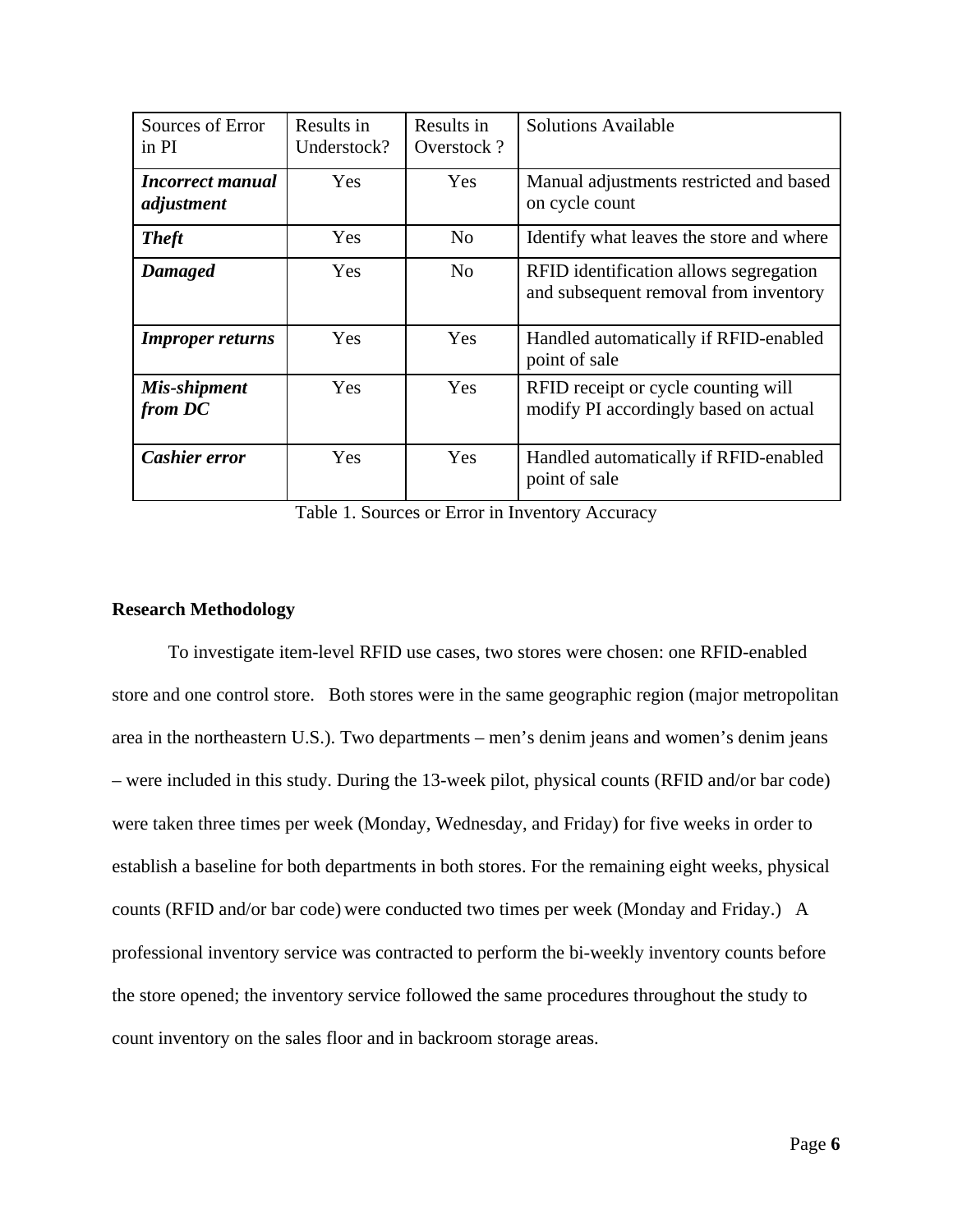The test store was equipped with static readers at all employee and customer

entrance/exit doors. Cycle counting (i.e., physical inventory counting) was conducted with handheld RFID readers (in the test store) and with barcode scanners (in both the test and control stores).

There were between 9800 and 10,500 items included in this study. Items were RFIDtagged upon arrival at the store; thus, they could be read when moved from the receiving area to either a stock room or the sales floor. Tags were removed at point of sale and discarded. Returned merchandise was re-tagged by a store associate using a printer/encoder near the department.

The baseline portion of the study was used to determine actual physical inventory counts at both the test and control stores. These inventory accuracy numbers (actual inventory) were compared to Bloomingdale's Item File (Perpetual Inventory) for both the test and the control stores throughout the 13-week study. Once RFID was in place, the RFID inventory numbers were used at the test store for comparison to both PI and bar code inventory figures. Changes to PI were not made during the study; rather, simulated changes were made to PI (in a parallel system) to determine whether greater inventory accuracy could be achieved by updating PI with RFID inventory numbers.

During the course of the study, metrics were gathered on inventory accuracy (what the system shows versus what was counted by hand or by RFID), out of stocks, and cycle counting time. Loss prevention was assessed anecdotally.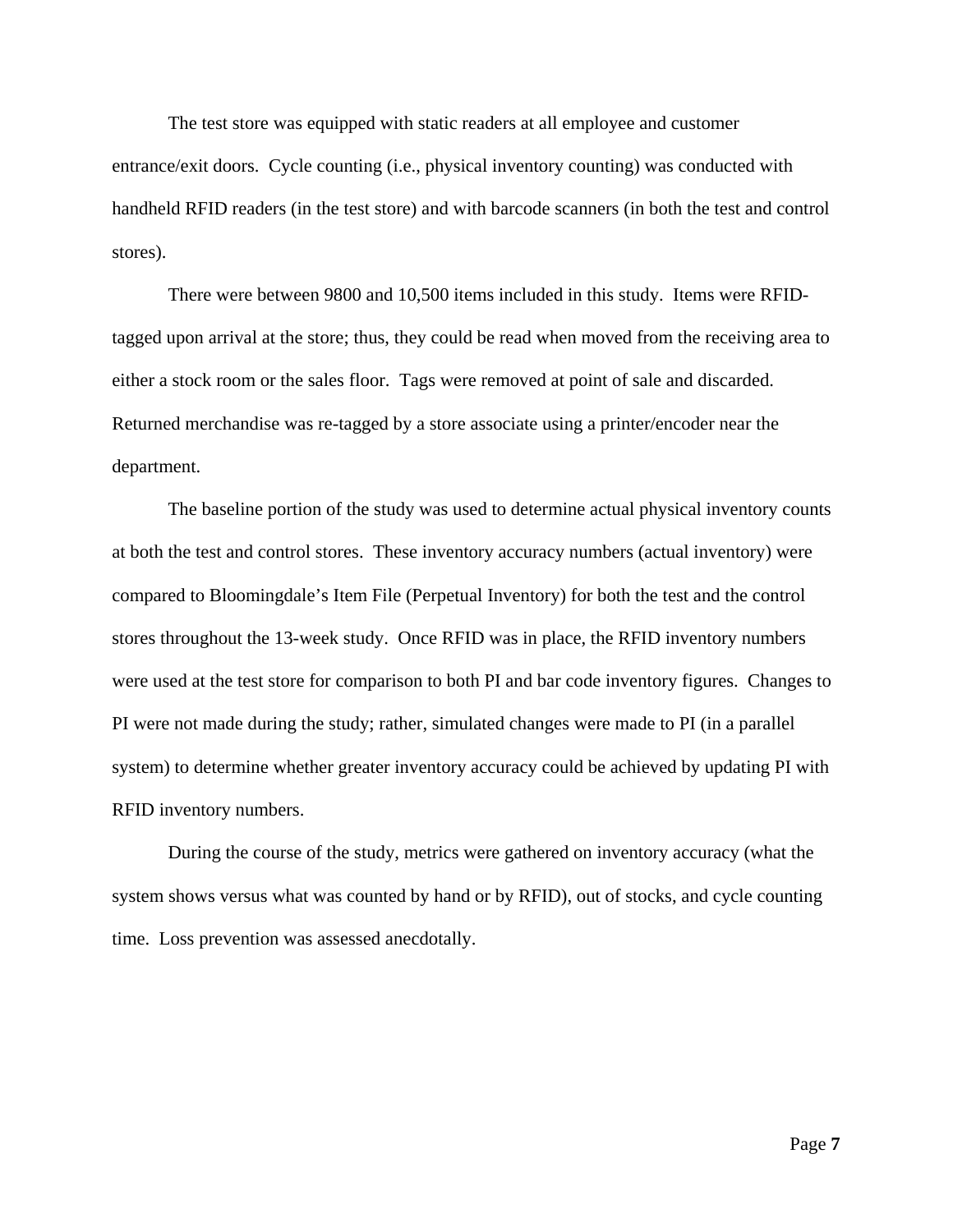## **Results**

## Inventory Accuracy

 For each Bloomingdale-specific combination of stock keeping units (SKUs/UPCs) in each store, inventory accuracy was calculated by subtracting the physical inventory count, as determined by either RFID-read or barcode scan, from the system count (i.e., PI). Thus, we were able to obtain a measure over the 13-week period of actual inventory and the decreased accuracy over time, as displayed in Figure 2. In this case, since the pilot did not plan for changes to the item file (PI), we are able to see the actual decline in inventory accuracy over time.



Figure 2: Accuracy Deterioration

These results over time were placed into one of three categories: perfect (physical inventory count = PI); overstock (PI<physical inventory count); or understock (PI>physical inventory count). The results, therefore, show the percentage of SKUs/UPCs that fall into each category (rather than the magnitude of the error for each SKU/UPC). Results for the test store are provided in Table 2 and Figure 3; results for the control store are in Table 3 and Figure 4.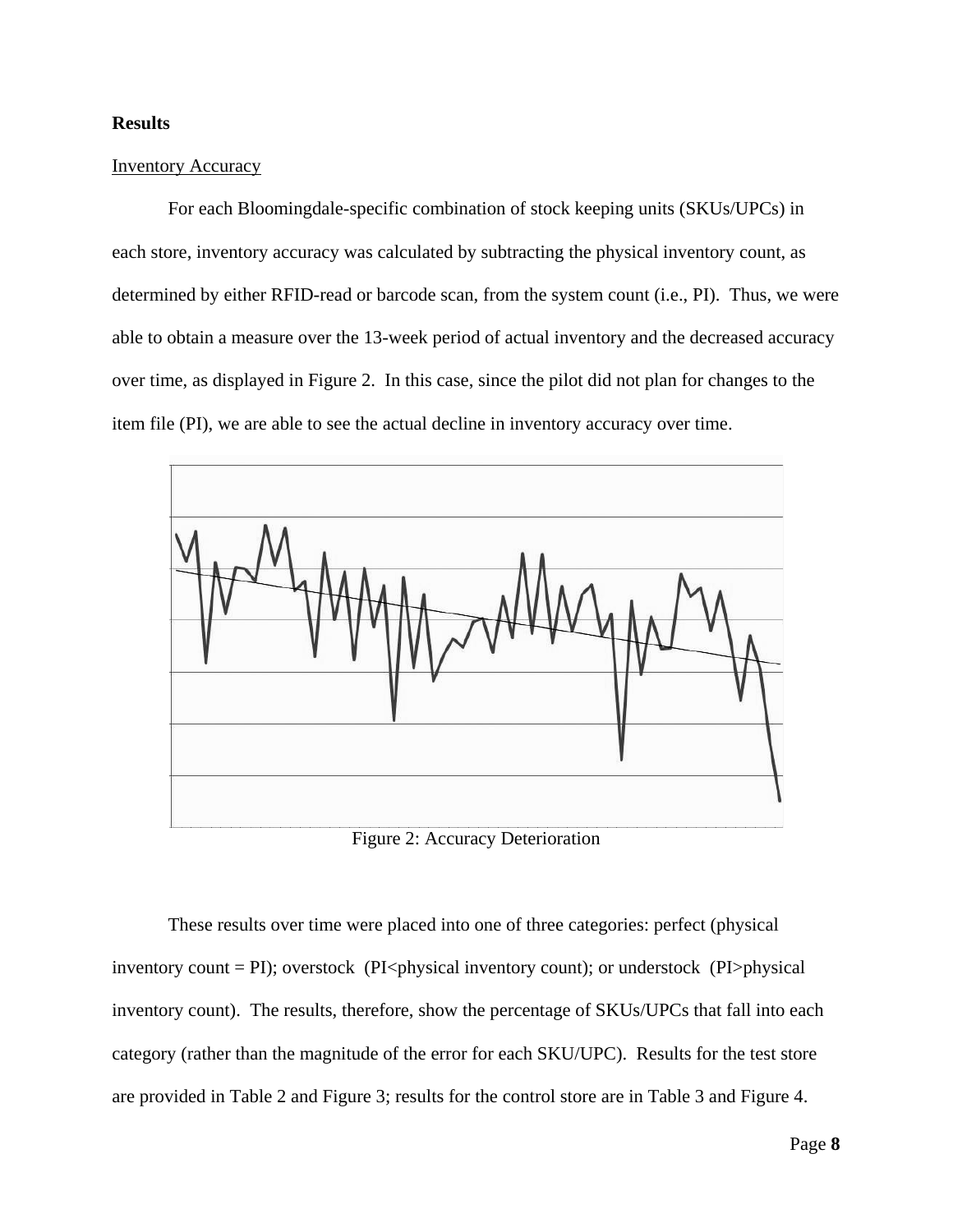| Test       | Pre-RFID        | Post-RFID |
|------------|-----------------|-----------|
| Store      |                 |           |
| Perfect    | <b>Baseline</b> | $-3.13%$  |
| Overstock  | <b>Baseline</b> | $-0.75%$  |
| Understock | <b>Baseline</b> | $+3.87%$  |
| -- - -     | $\sim$ $\sim$   |           |

Table 2. Test Store Inventory Accuracy

Table 2 has two columns: Pre-RFID period and Post-RFID period. The Pre-RFID period establishes the baseline (as described earlier). As no adjustments were made to PI, we would not expect to see improvements over time. In fact, the perfect category continued to decline over the pilot with an overall decline of 3.13%, with a correlating rise in understock of 3.87%. This provided insight into the causes of inaccuracies, allowing for further investigation into the specific causes of the increase in understock.

 During the course of the study, the overall pattern was the same at both the test and control stores; the perfect category decreased due to an increase in understock. In addition, the overstock also increased by 1.47% at the control store, suggesting additional sources of inventory inaccuracy at one or both departments within the control store.

| <b>Control Store</b> | Pre-RFID        | Post-RFID |
|----------------------|-----------------|-----------|
| Perfect              | <b>Baseline</b> | $-4.24\%$ |
| Overstock            | <b>Baseline</b> | $+1.47\%$ |
| Understock           | <b>Baseline</b> | $+2.78%$  |

Table 3. Control Store Inventory Accuracy

Information from Tables 2 and 3 are presented graphically in Figures 3 and 4. From these figures, we can see the consistent pattern of inaccuracies at both stores. Whereas the tables provided the mean (average) percentages during the periods before and after RFID, the graphs provide the values over time during the data collection period. From Figure 3, we see that the overall inventory pattern (e.g., relative values of understock, overstock, and perfect)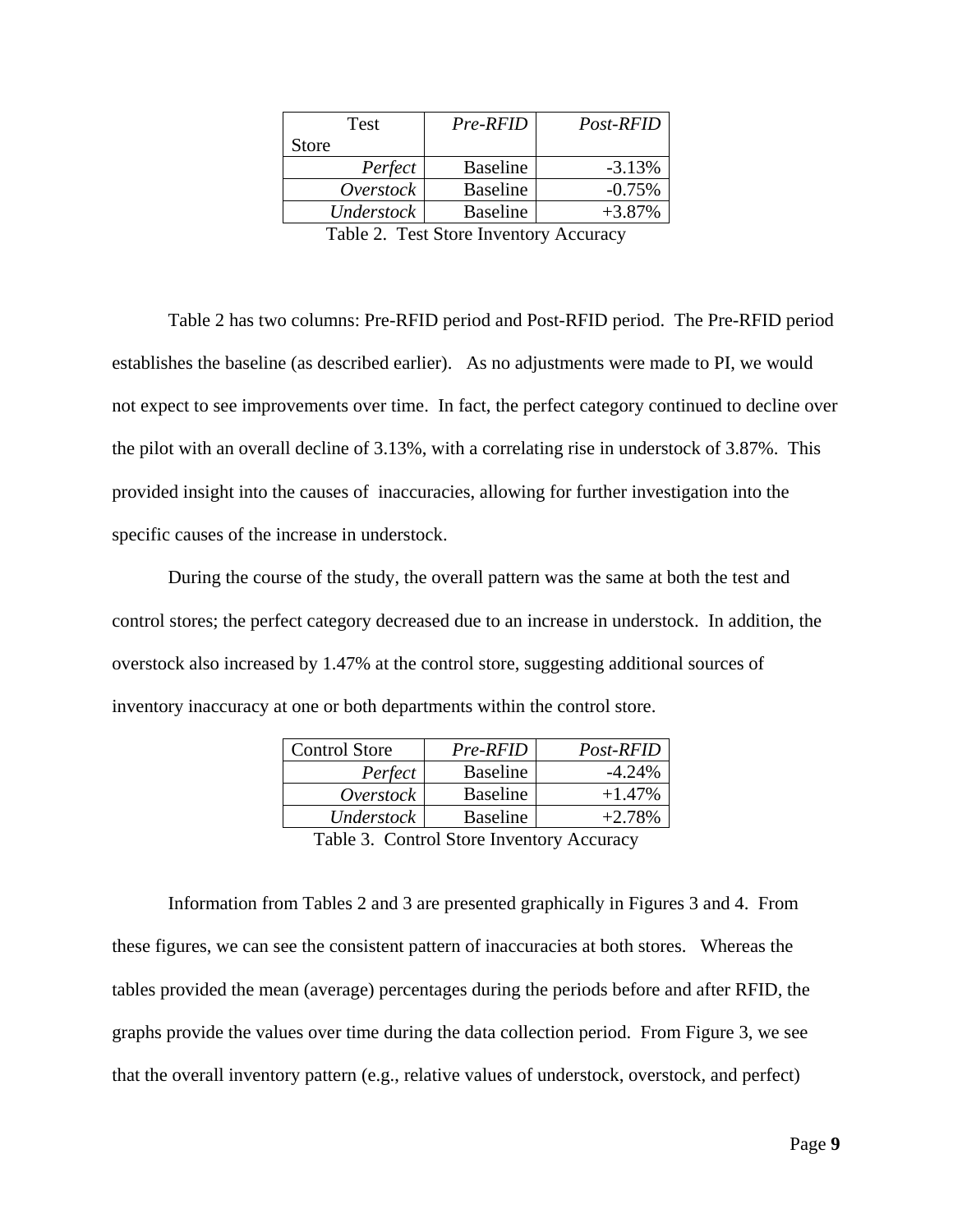remains relatively stable during the pilot, while also demonstrating the slight downward trend of the perfect category.



Figure 3. Test Store Inventory Accuracy

 Figure 4 tells a similar story, though with much less consistency across both the pre- and post-RFID periods. The vacillations in Figure 4 provide a graphical illustration of the interrelatedness of the three inventory measures: notice the wide swing in percentages of overstock and perfect; as one increased, the other decreased. Thus, as described above, changes in any of the three measures of inventory accuracy will, of necessity, be reflected in one or both of the other measures.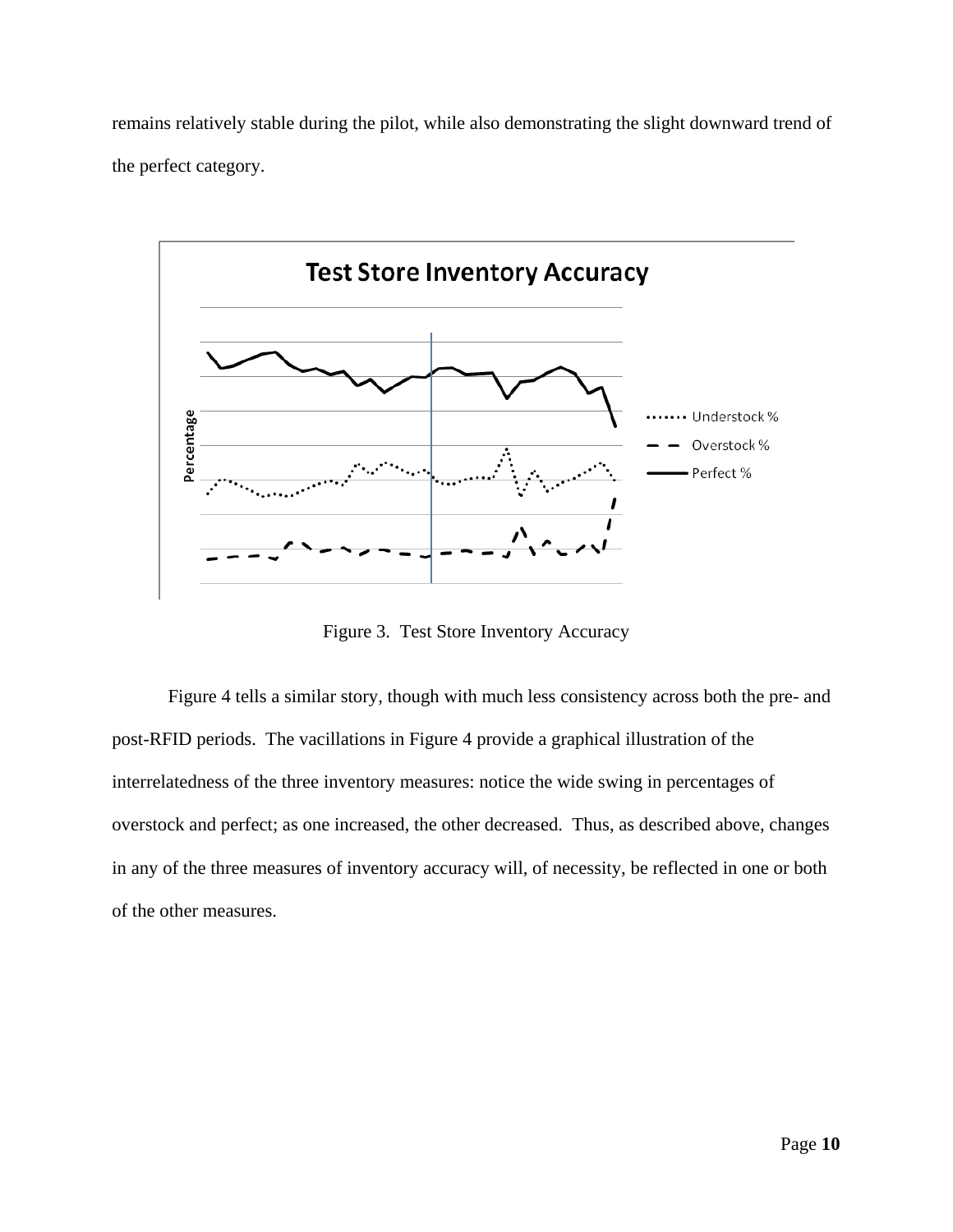

Figure 4. Control Store Inventory Accuracy

As noted above, inventory accuracy continued to decline during the course of the study. To investigate the potential RFID effect, a simulation of Bloomingdale's PI was used to replicate the changes that would have been made by using RFID data to update the Item File used as Bloomingdale's master record of PI. Essentially, the data obtained from RFID cycle counting was used to update the simulated Item File. As seen in Table 4, the adjusted overall inventory accuracy improved by over 27%, with a corresponding decrease in understock of 21%. The overstock figure accounts for the remainder of the adjustment, decreasing by a little over 6%. This follows logically from the previous discussion of the source of errors in Bloomingdale's Item File. Since the majority of the inventory inaccuracy in the test store is understock , RFID adjustments to PI would correct the inflated understock percentage. The resulting increased accuracy would be less likely to deteriorate over time, as taking inventory more frequently than is the current practice would allow for more frequent and more accurate assessment of inventory levels.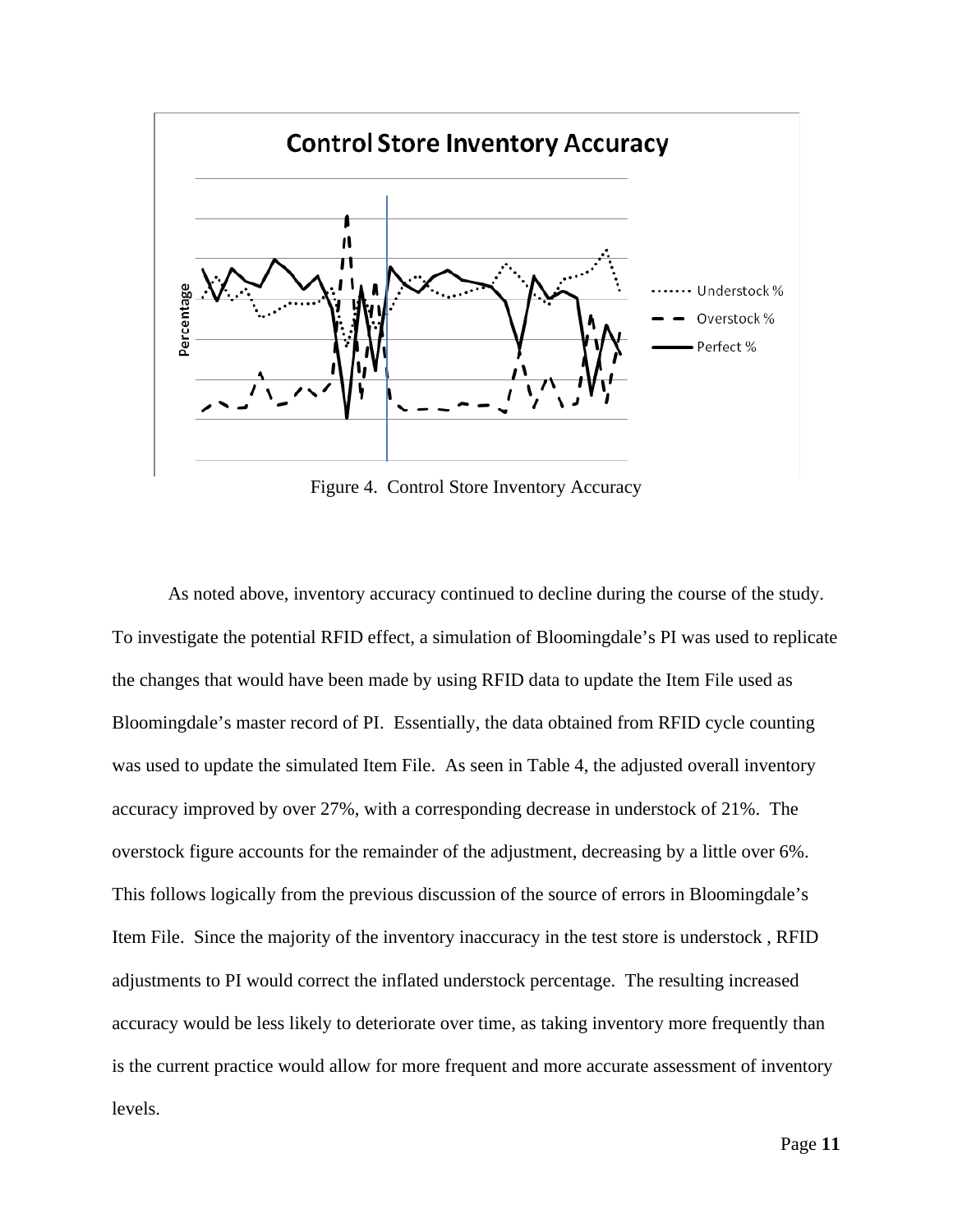| <b>Adjusted Accuracy</b> | Pre-RFID        | Post-RFID  |
|--------------------------|-----------------|------------|
| for Test Store           |                 |            |
| Perfect                  | <b>Baseline</b> | $+27.19%$  |
| Overstock                | <b>Baseline</b> | $-6.18%$   |
| Understock               | <b>Baseline</b> | $-21.01\%$ |

Table 4. Test Store Inventory Accuracy after Simulated Inventory Adjustment

 Quantifying these percentages and patterns of inventory inaccuracy provide useful insight and information in assessing the financial impact to a specific retail model. In the case of Bloomingdale's, for example, let us assume that overstock leads to carrying excess inventory equal to about 10% of total inventory. Thus, if one has (for illustrative purposes only) an overstock of 5,000 units at a retail value of \$150, then the retailer has \$75,000 per day in unnecessary holding costs for inventory (5,000 units x 10% x \$150) that the retailer doesn't know is in the store. In essence, the overstock creates "hidden" excess inventory (e.g., inventory not accounted for in the inventory system of record) in the stock room, on the sales floor, or both. The inventory is not in the system, therefore, is not taken into account when the system generates re-orders. The result is overstock that is not seen, may not be sold at full retail, and will likely continue to increase, as the inaccurate system generates automatic re-orders. This hidden cost becomes even larger when markdowns are taken for merchandise that doesn't sell, because it was not in the inventory system. Each of these potential scenarios has quantifiable financial repercussions.

### Out of Stocks

Bloomingdale's did not use RFID to directly affect store-level out of stocks; that is, changes were not made to supply chain replenishment practices and RFID was not used to generate replenishment orders. However, as an illustration of the effect of inventory accuracy on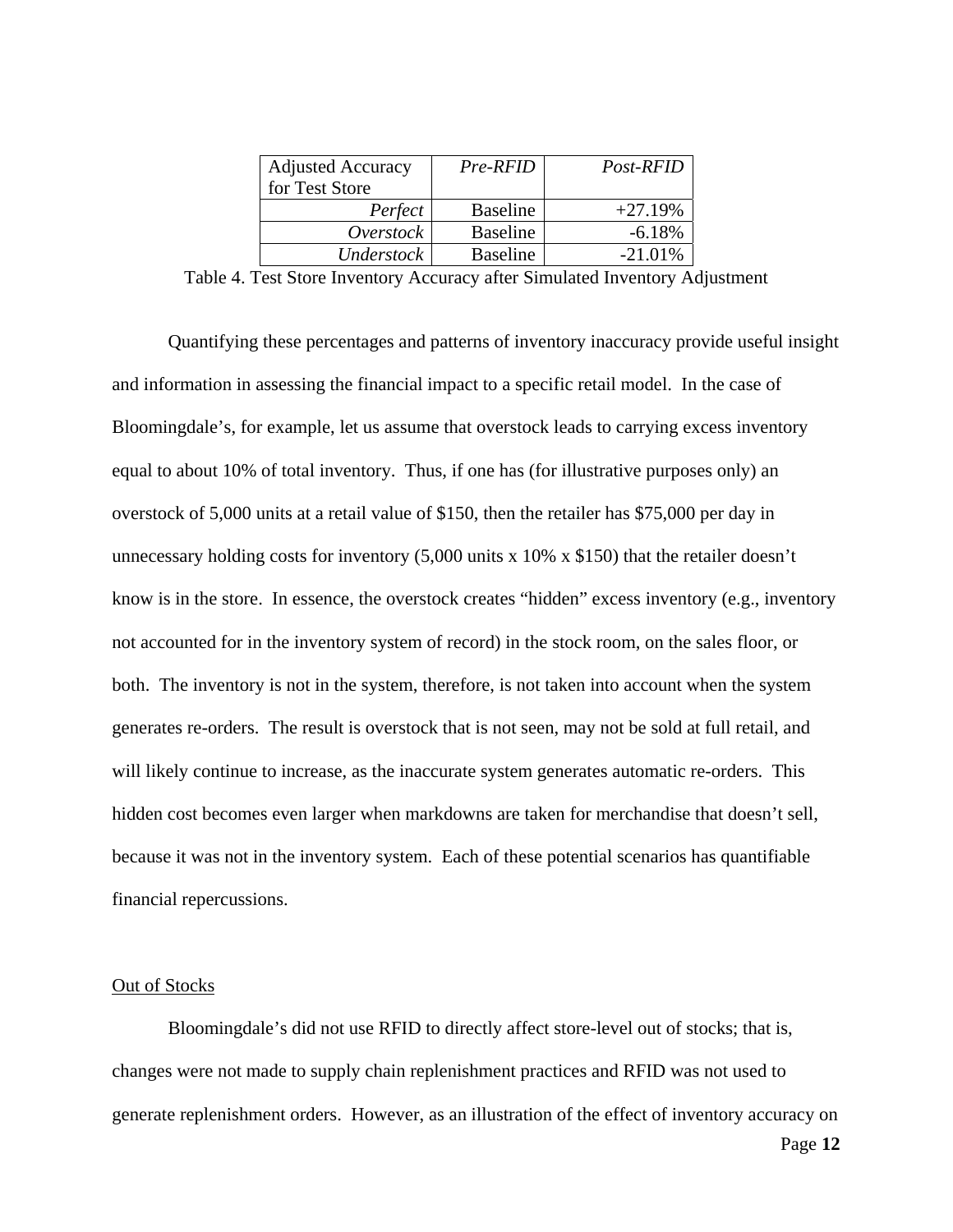out of stocks, it is worthwhile to investigate out of stock patterns during the time of the study. Figures 5 shows actual out of stock versus out of stock as measured by PI for both departments (combined) at the test store across the 13-week period. [Note: Out of stock, in this case, is storelevel out of stock rather than only shelf out of stock; i.e., the product was not in the store anywhere (backroom or shelf).]



Figure 5. Test Store Out of Stock

In Figure 5, the OOS-PI (i.e., what the system thinks is out of stock) is the dotted line; OOS-Actual (i.e., what is physically out of stock, based on the cycle counting) is the dashed line. Again, we have hidden the exact values to protect confidential information. The two lines clearly illustrate the difference between what the system thinks is out of stock and what is actually out of stock. The system consistently underestimates the percentage OOS. The impact of this difference is profound. Let's assume the difference is, on average, 10% (not actual number; used for illustration purposes only). This means that for 10% of the items, the system thinks the items are in stock; in reality, however, there are none in the store. If the customer asks a sales associate about an item of interest—and the system says it should be in the store—the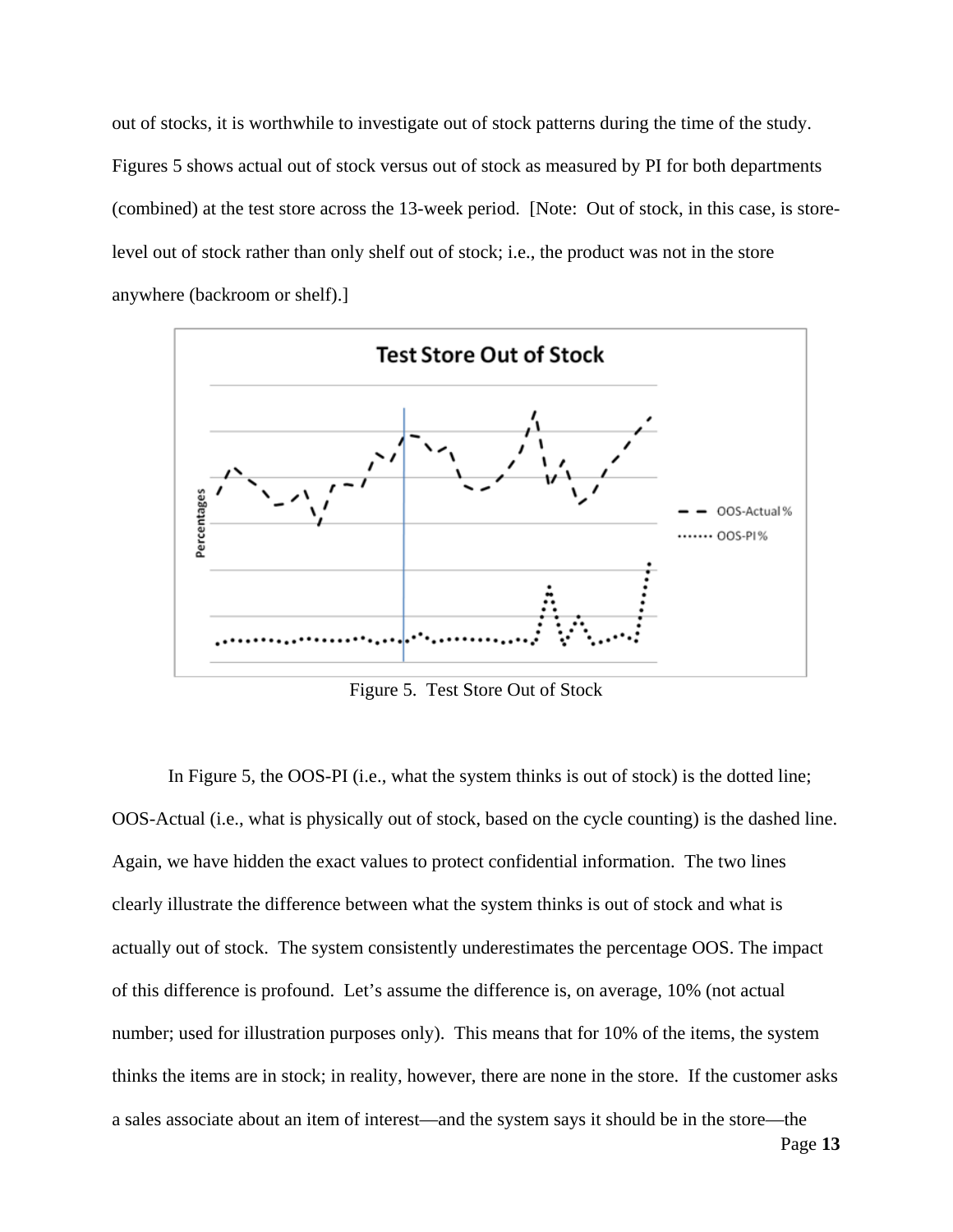sales associate would most likely look for the item without success. Certainly, this is a losing proposition for both the customer and the retailer. For comparison purposes, the difference between PI and actual OOS for the control store is shown in Figure 6. The OOS percentages at both stores remain consistent during the pilot.



Figure 6. Control Store Out of Stock

It is important to recognize that the OOS illustrated in Figures 5 and 6 present the minimum level of OOS (i.e., OOS at the store level), without capturing what is likely to be a higher OOS figure on the retail floor (i.e., OOS at the shelf). The inventory of all items, whether back room or sales floor, was used to determine the level of OOS, regardless of whether the inventory was resting on the sales floor or waiting in a back room. Higher sales floor OOS levels are likely, as sales floor associates are expected to be customer-facing and, therefore, spend only a small percentage of the work day moving stock from one or more back room locations to the sales floor. Thus, decreasing sales floor OOS levels would require a combination of RFID inventory information and changes in existing processes.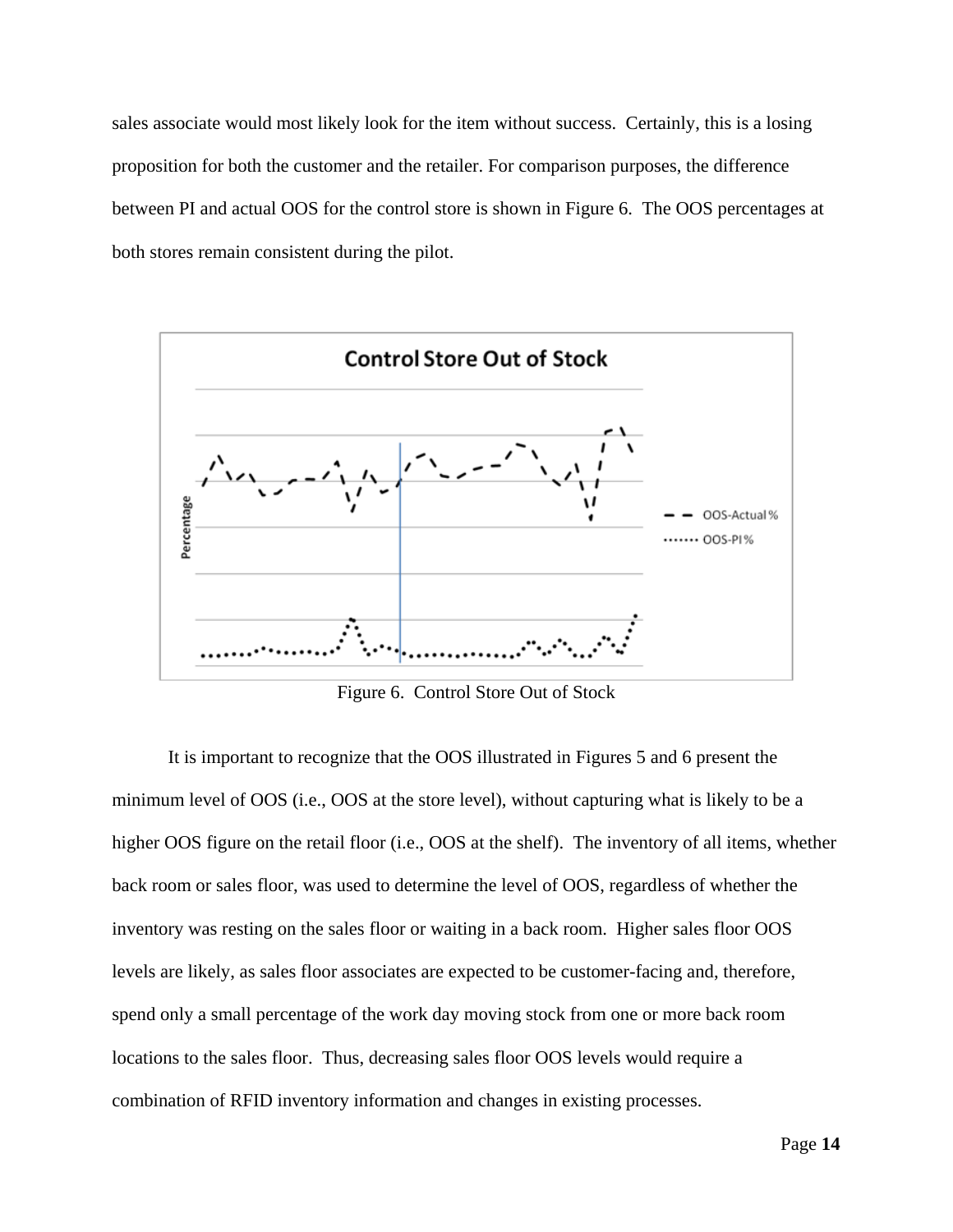The financial impact of OOS (which is a function of understock ) is obvious – the product is not available for sale, resulting in lost sales. However, the problem is exacerbated by 'frozen' inventory. Frozen inventory occurs when system-generated inventory reorder points are affected by (understock) inaccuracies in PI; specifically, the inaccuracies in the inventory system of record prevent orders needed to correct OOS situations. This occurs when PI is greater than the reorder point and the product is out of stock. Because an item is actually out of stock, it can't be purchased by the consumer; therefore, no point-of-sale to decrease PI will be made. Without the point-of-sale decrease, PI will remain greater than the reorder point and no orders will be placed; essentially, the inventory status becomes 'frozen' and will not change until someone changes PI. If one assumes (again, for illustrative purposes only) that a specific item is frozen for an average of 15 days over the previous quarter, the average number of sales per day generated by that item is three sales per day, and the retail value is \$150, then the actual potential cost of frozen inventory for our illustration becomes \$6,750 in lost sales for this one item over the course of the quarter. Thus, the model of Number of Days Frozen times Average Sales per Day times Retail Value allows a retailer to quantify the daily cost of frozen inventory which results from understock.

#### Cycle Counting

 As demonstrated earlier, cycle counting, whether by hand or with RFID, can improve inventory accuracy. This is intuitive, as counting merchandise validates what is—or is not—on hand. As illustrated in Figure 1, system-generated PI will deteriorate over time. As discussed earlier, events such as theft, cashier error, and incorrect adjustments will cause PI to become inaccurate; therefore, one solution to the inventory accuracy problem is to cycle count more frequently. Currently, Bloomingdale's does a full physical inventory count one time per year.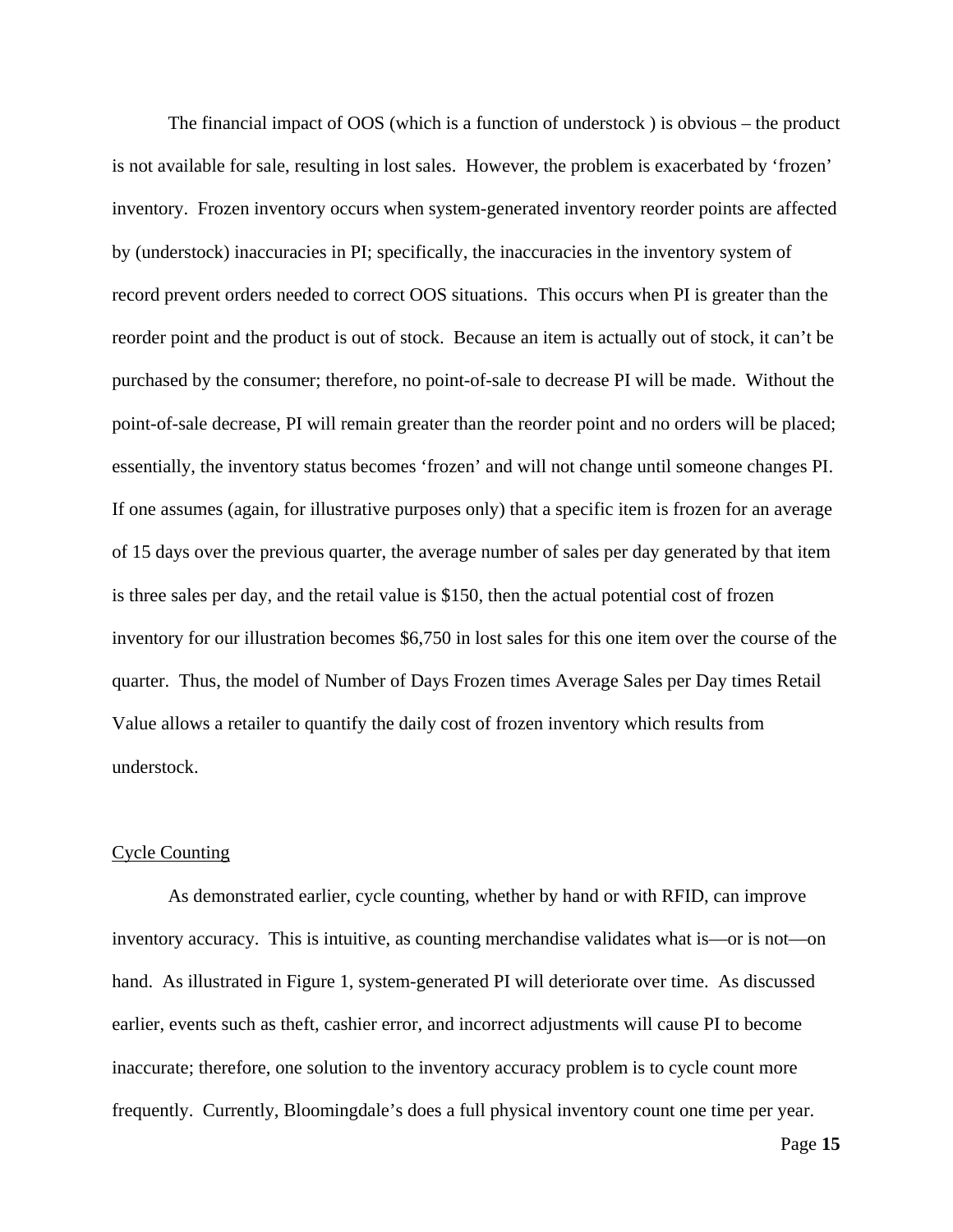Given the scope and complexity of their retail operations, increasing the frequency of this fullscale inventory count effort may not be practical or fiscally responsible, especially using bar codes and hand counts; it simply takes too long and costs too much to do a hand count of items several times per year. With RFID, however, it is possible to conduct cycle counting more frequently, whether counting an entire store or targeted departments. This increased frequency of inventory and accuracy counting (with reduced human effort) is possible using handheld RFID readers. The addition of other RFID inventory capturing options, such as smart shelves and zonal monitoring, allows for the possibility of real-time, continuous, inventory counting with no human effort.

During the course of the study, we tracked the amount of time it took to RFID cycle count and barcode cycle count the same items on the same day in the same store, providing a direct comparison between the two methods. The number of items counted varied between 9800 and 10,500. Table 5 provides the mean number of items and associated cycle counting times for a 10-day period of the pilot. With RFID, the inventory scanning of over 10,000 items took two hours, far less than the 53 hours required with barcode scanning. On average, 209 items could be counted per hour via barcode whereas 4767 items could be counted per hour via RFID. Overall, the net result is a 96% reduction in cycle counting time by using RFID cycle counting rather than barcode counting.

| Mean number | Mean RFID cycle   Mean barcode cycle |               | Improvement             |
|-------------|--------------------------------------|---------------|-------------------------|
| of items    | counting time                        | counting time |                         |
|             |                                      |               |                         |
| 10489       | 2 hours                              | 53 hours      | 96% less time with RFID |

Table 5. Mean Cycle Counting Times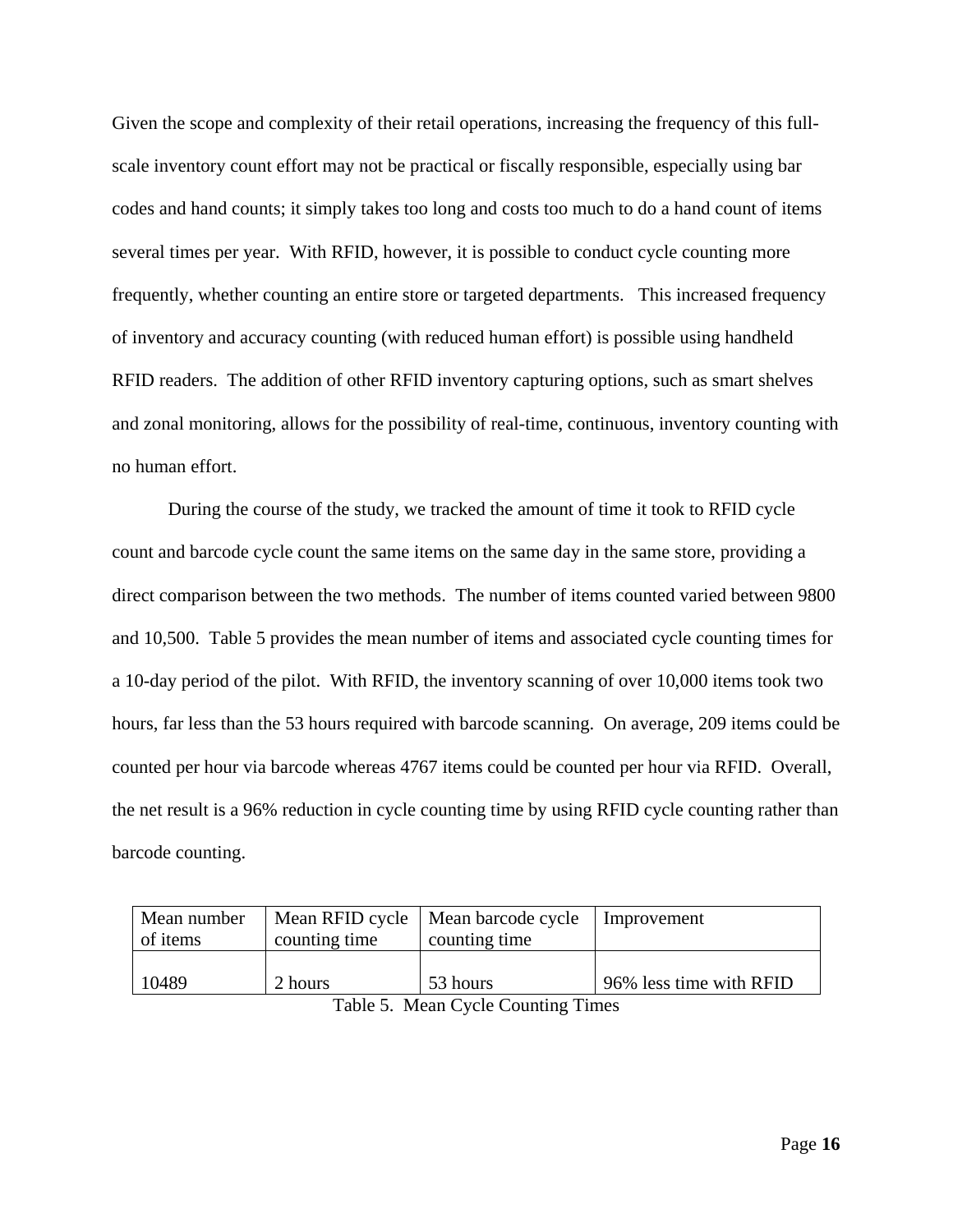Given the substantial reduction in time to cycle count, retailers such as Bloomingdale's could create cycle counting strategies for taking and updating inventory counts more frequently than once or twice per year. With the above example, Bloomingdale's could take inventory counts 26 times with an RFID handheld reader in the amount of time it takes to do one inventory count with a barcode scanner; thus, they could take inventory counts every other week for an entire year (for a total of 26 cycle counts) in the same amount of time it takes them to do an enterprise-wide annual inventory count. Certainly, inventory accuracy is higher when taking and updating inventory counts bi-weekly than it is when taking inventory counts annually.

#### Loss Prevention

 For the examination of RFID's impact on loss prevention, RFID data generated from key read points were used to provide loss prevention insight. As described earlier, the tags were removed at point of sale. Thus, any tags seen at the employee or customer entrances would be potential theft occurrence or store associate error (i.e., they failed to remove the tag). To eliminate the latter from consideration, each RFID read from the employee and customer entrance was matched against a point of sale for the same product. If a match was found, then the read was attributed to store associate error. If no sale of that product was found, then it was considered a theft occurrence. Over the course of a few weeks, several items were deemed stolen, based on the above approach. In two cases, the perpetrators were caught. For this merchandise, the retailer is provided two key pieces of information. First, the retailer knows exactly what, when, and where (i.e., employee or customer entrance) was stolen. This can be used as insight into instituting proper loss prevention methods. Second, the retailer, by knowing exactly what was taken, can adjust PI accordingly and, if appropriate, order more merchandise to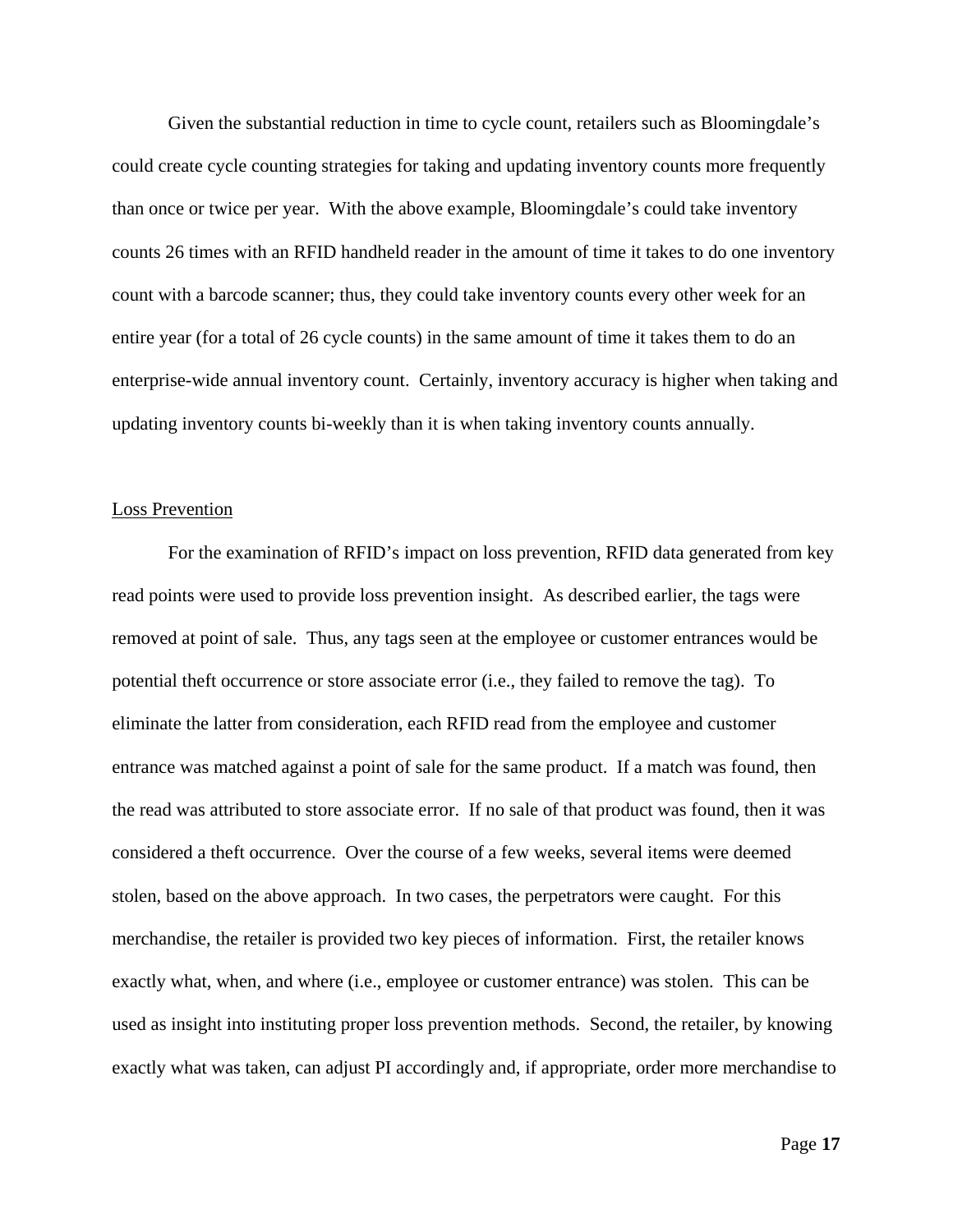replace the stolen items. Too often, PI will continue to show product available for sale when it is not. No product for sale and nothing on order means no sales for the retailer.

### **Discussion**

The growing body of research related to RFID and the subsequent improvements in inventory accuracy, out of stock, cycle counting, and loss prevention provides a solid foundation upon which specific actions can be identified and implemented to increase financial performance. Supply chain considerations (e.g., where in the supply chain to implement itemlevel tagging) have been resolved by some retailers and are still being addressed by others. The impact of process changes are becoming more apparent, as retailers are able to quantify the financial implications of more frequent cycle counts, more accurate identification of inventory location (stock room versus retail floor, for example), and process execution opportunities. Specific questions which can be addressed by the use of RFID inventory data include: Who moves the product from the stock room to the retail floor? How often? Using what set of information? How many items are in a frozen OOS condition? What is the cost of our frozen OOS? How much hidden excess inventory do we carry? At what cost?

 The use of RFID in the retail space has potential benefits for customer service. Accurate and timely information about product order, delivery, location, and stock level allow retailers to have the products their customers want to purchase. Having what the customer wants when the customer wants it is key to success in retailing.

 As with all good research, the outcome generates additional questions. The clarity of the questions being generated by RFID research into the retail space will determine the benefits to be gained all along the supply chain, up to and including the sales floor. Retailers who apply their unique knowledge of their operating model to RFID inventory data will be able to develop and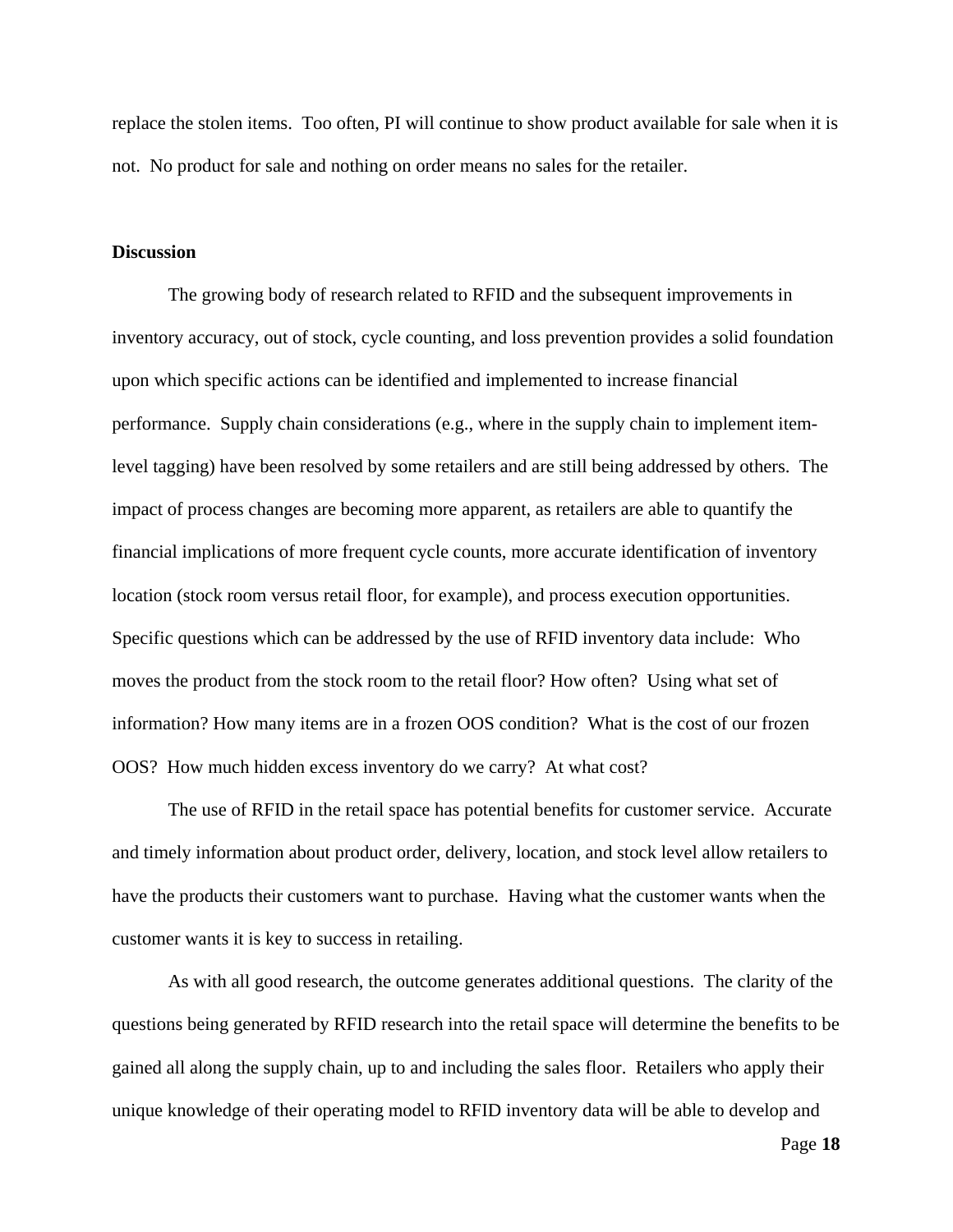use models to assess, monitor, and improve financial performance. Gathering the RFID inventory data is quickly becoming the easier part of the equation.